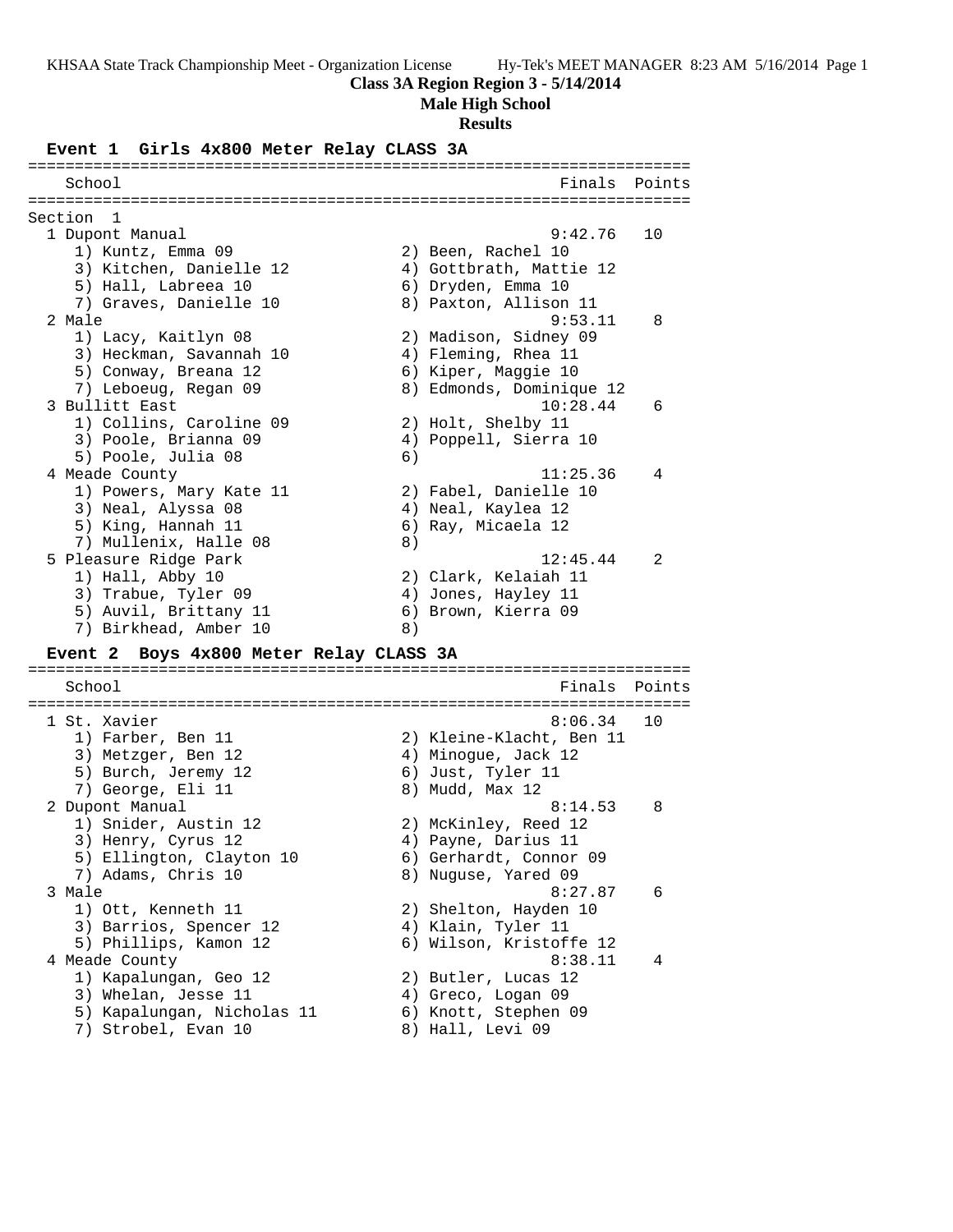**Class 3A Region Region 3 - 5/14/2014**

**Male High School**

## **Results**

## **Event 3 Girls 100 Meter Hurdles CLASS 3A**

| Name                                                                                                                                  | Year School                                                                                                                 | Finals Points                                               |                                           |
|---------------------------------------------------------------------------------------------------------------------------------------|-----------------------------------------------------------------------------------------------------------------------------|-------------------------------------------------------------|-------------------------------------------|
| 1 Johnson, Jaylyn<br>2 Bush, Rhyann<br>3 Williams, Hadiya<br>4 Renfrow, Jessie<br>5 Wayne, Jordyn<br>6 Stam, Cassie<br>7 Scott, Hayle | 11 Central<br>09 Central<br>$09$ Male<br>10 Bullitt Central<br>12 Meade County<br>10 Pleasure Ridge Park<br>09 Meade County | 15.15<br>16.01<br>16.25<br>18.11<br>19.02<br>19.84<br>21 12 | 1 O<br>8<br>6<br>$\overline{4}$<br>2<br>1 |
|                                                                                                                                       |                                                                                                                             |                                                             |                                           |

## **Event 4 Boys 110 Meter Hurdles CLASS 3A**

| Name               | Year School            | Finals Points |                |
|--------------------|------------------------|---------------|----------------|
|                    |                        |               |                |
| 1 Fields, Jordan   | 12 Male                | 14.78 10      |                |
| 2 Ritter, Michael  | 12 St. Xavier          | 15.15         | - 8            |
| 3 Green, Emmitt    | 09 Central             | 15.53         | - 6            |
| 4 Hibbs, Jaylon    | 11 St. Xavier          | 16.58         | $\overline{4}$ |
| 5 Clyburn, Toryon  | 11 Pleasure Ridge Park | 17.27         | 2              |
| 6 Pasley, Jeremiah | $09$ Male              | 17.88         |                |

# **Event 5 Girls 100 Meter Dash CLASS 3A**

| Name                                 |  | Year School        | Finals | Points         |  |  |
|--------------------------------------|--|--------------------|--------|----------------|--|--|
|                                      |  |                    |        |                |  |  |
| Section<br>-2                        |  |                    |        |                |  |  |
| 1 Curry, Ahiyia                      |  | 09 Butler          | 13.93  |                |  |  |
| 2 LaRue, Alari                       |  | 09 Dupont Manual   | 14.02  |                |  |  |
| 3 Miles, Maddie                      |  | 11 North Bullitt   | 14.13  |                |  |  |
| 4 Walden, Amber                      |  | 09 Bullitt Central | 14.28  |                |  |  |
| 5 Knott, Taryne                      |  | 11 Meade County    | 14.43  |                |  |  |
| 6 Lewis, Janna                       |  | 09 Butler          | 14.60  |                |  |  |
| 7 Serrano, Jaycee                    |  | 11 Meade County    | 15.25  |                |  |  |
| Section 3                            |  |                    |        |                |  |  |
| 1 Waller, Shaelyn                    |  | 11 Male            | 12.32  | 10             |  |  |
| 2 Roby, Meghan                       |  | 12 Bullitt East    | 12.43  | 8              |  |  |
| 3 Caballero, Gretel                  |  | 10 Central         | 12.44  | 6              |  |  |
| 4 Townsend, Taliyah                  |  | 10 Male            | 12.64  | $\overline{4}$ |  |  |
| 5 Carney, Cheyney                    |  | 12 Central         | 12.86  | 2              |  |  |
| 6 Cannon, Shawnneia                  |  | 09 North Bullitt   | 13.19  | 1              |  |  |
| 7 Cutler, Layne                      |  | 10 Bullitt East    | 13.75  |                |  |  |
| 8 Steen, Bria                        |  | 10 Dupont Manual   | 14.22  |                |  |  |
| Event 6 Boys 100 Meter Dash CLASS 3A |  |                    |        |                |  |  |
|                                      |  |                    |        |                |  |  |
| Name                                 |  | Year School        | Finals | Points         |  |  |
|                                      |  |                    |        |                |  |  |
| Section<br>$\mathbf{1}$              |  |                    |        |                |  |  |

| 10 Butler              | 10.98<br>1 O |
|------------------------|--------------|
| 10 Dupont Manual       | 11.66        |
| 09 Butler              | 12.15        |
| 09 North Bullitt       | 14.61        |
|                        |              |
| 12 Pleasure Ridge Park | 12.19        |
| 09 Central             | 12.29        |
|                        |              |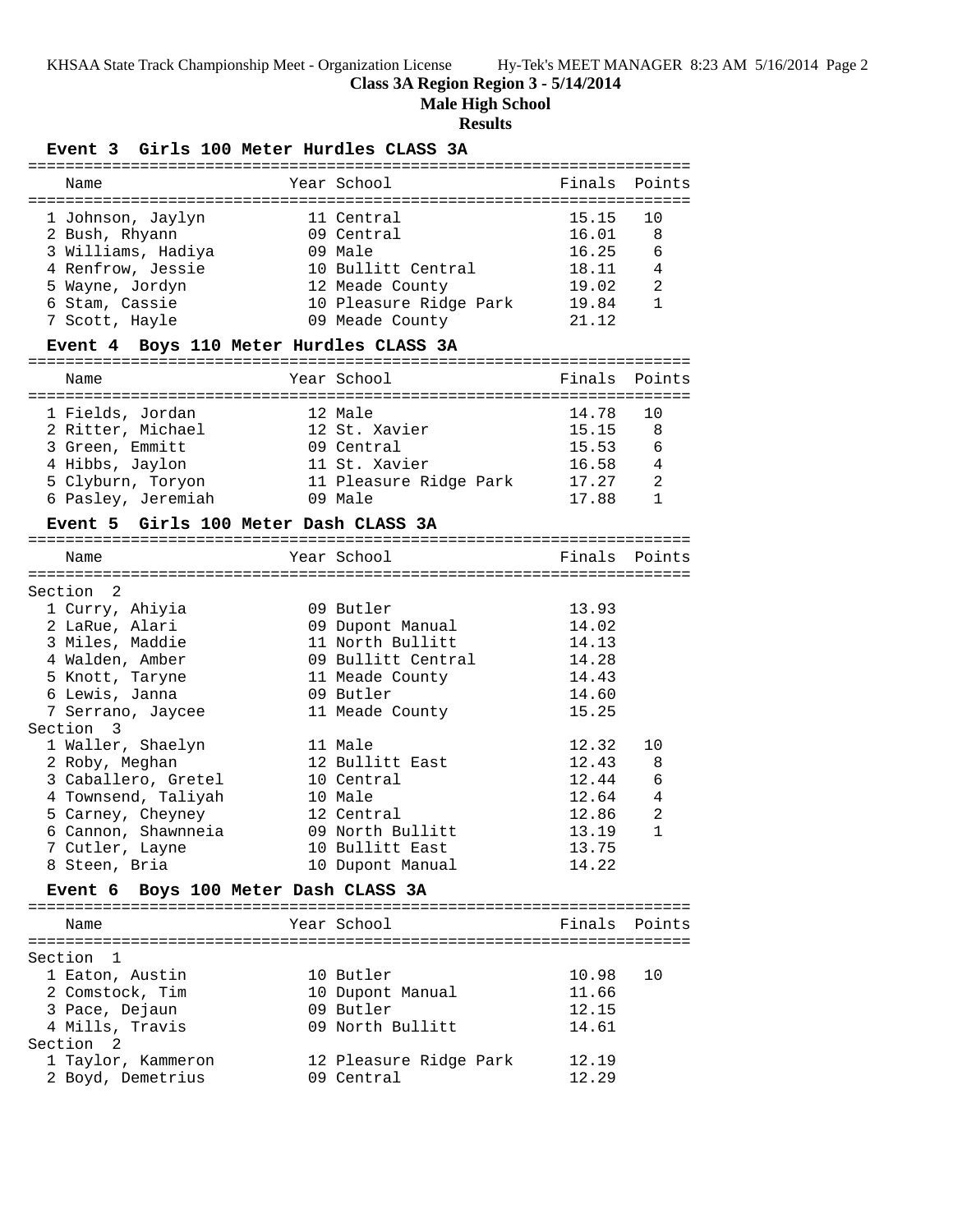**Class 3A Region Region 3 - 5/14/2014**

**Male High School**

#### **Results**

**....Event 6 Boys 100 Meter Dash CLASS 3A** 3 Adams, Bradford 12 North Bullitt 12.91 4 Hasch, Justin 09 Bullitt East 13.67 5 Senn, Rickey 08 Meade County 14.05 Section 3 1 Gentry, Devin 10 Male 11.02 8 2 Boyd, Trey 12 Dupont Manual 11.62 6 3 Northington, Marque 12 Male 11.63 4 4 Smith, Taijon 11 St. Xavier 11.63 2 5 Miller, Cedric 12 St. Xavier 11.64 1 6 Carnell, Trevor 11 Bullitt Central 11.65 7 Skinner, LaVonte 10 Pleasure Ridge Park 11.86 8 Krebs, Brandon 11 Bullitt Central 12.09 **Event 7 Girls 4x200 Meter Relay CLASS 3A** ======================================================================= School **Finals** Points ======================================================================= Section 1 1 Male 1:45.32 10 1) Rowan, Jazlyn 10 2) Kraft, Taylor 10 3) Collins, Mariah 12 4) Waller, Shaelyn 11 5) Townsend, Taliyah 10 6) Bethel, Tashyonna 09 7) Davidson, Mya 09 8) Vaughn, Chimond 08 2 Central 1:46.60 8 1) Carney, Cheyney 12 2) Boyd, Alexis 11 3) Lee, Makhijah 10 4) Bush, Rhyann 09 5) Woods, Aaziyah 09 6) Johnson, Jaylyn 11 7) Burton, Ciara 09 8) Presberry, Reja'Nae 09 3 Dupont Manual 1:49.59 6 1) King, Mary 12 2) Hall, Labreea 10 3) Steen, Bria 10 (4) LaRue, Alari 09 5) McCune, Krystalline 10 6) Gant, Aliyah 12 7) Gardner, Tiye 12 (8) 4 North Bullitt 1:51.07 4 1) Cannon, Shawnneia 09 2) Grau, Elizabeth 12 3) Sohl, Kaitlyn 09 1940 Mard, Sarah 10 5) Miles, Maddie 11 6) Slayton, Chelsey 12 7) Lush, Erica 11 and 8) Deel, Lauren 09 5 Meade County 2:01.69 2 1) Knott, Taryne 11 2) Serrano, Jaycee 11 3) Pattison, Desiree 11  $\qquad \qquad \qquad$  4) Millay, Maggie 09 5) Wayne, Jordyn 12 6) -- Pleasure Ridge Park de Communication of the DQ out of zone 1) Brown, Kierra 09 2) Trabue, Tyler 09 3) Newman, Ashley 11  $\hskip1cm 4)$  Pugh, Jayla 10 5) Booth, Lindsey 09 6) Mitchell, Perri 09 7) Lockhart, Bay-Leigh 12 8) Clark, Kelaiah 11 **Event 8 Boys 4x200 Meter Relay CLASS 3A** ======================================================================= School **Finals Points** ======================================================================= 1 Iroquois 1:38.61 1) Castillo, Ra'Montez 12 2) Malone, Darrell 12 3) Litton, Montre 10 (4) Bowling, Mike 12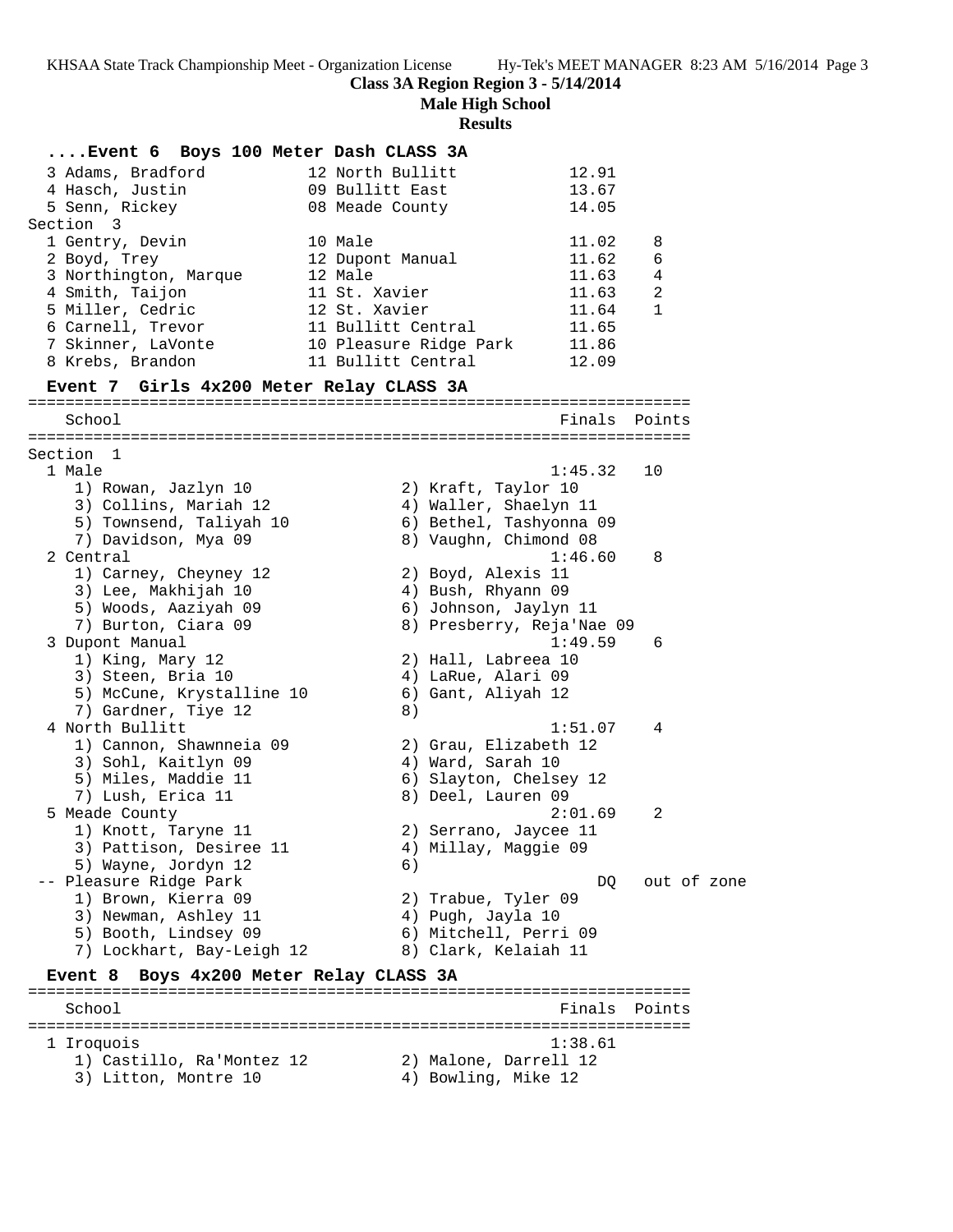## **Class 3A Region Region 3 - 5/14/2014**

**Male High School**

#### **Results**

## **....Event 8 Boys 4x200 Meter Relay CLASS 3A** 2 Bullitt East 1:41.97 1) Blain, Gavin 10 2) Brown, Brandon 11 3) Ruth, Gabe 10 (4) Lanci, Sal 12 5) Adkins, Matthew 11 6) Schupbach, Alex 12 7) Coolidge, Austin 09 8) Caldwell, Chad 10 Section 2 1 Male 1:30.91 10 1) Northington, Marque 12 (2) Slocum, Ramone 10 3) Green, Corrion 11 (4) Gentry, Devin 10 5) Fields, Jordan 12 (6) Cain, Ellis 11 7) Williams, Jeromy 12 and 8) Cuff, Kamron 10 2 Butler 1:31.26 8 1) Cooper, Jalen 12 2) Camble, Isaiah 10 3) Eaton, Austin 10 4) Hamblin, Jacolby 11 5) Bethel, Gregory 09 6) 3 Central 1:32.14 6 1) Green, Emmitt 09 2) White, Paul 12 3) Boyd, Demetrius 09 4) Francis, Phillip 12 5) Hailey, Juquan 12 6) Johnson, Donald 11 7) Dinwiddy, Chris 12 8) 4 Pleasure Ridge Park 1:32.50 4 1) Lewis, Joe 12 2) Clyburn, Toryon 11 3) Skinner, LaVonte 10 4) Williams, Kiante 12 5) Jefferson, Jordan 12 6) Pinkston, Robert 12 7) Taylor, Kammeron 12 8) Bronaugh, Donyell 10 5 St. Xavier 1:32.55 2 1) O'Daniel, Colin 10 2) Russell, Josh 12 3) Miller, Cedric 12 (a) 4) Johnson, JR 11 5) Butler, Joe 10 6) Ritter, Patrick 10 7) Isaacs, Blake 11 8) Smith, Taijon 11 6 Bullitt Central 1:36.15 1 1) Carnell, Trevor 11 (2) Krebs, Brandon 11 3) Newton, Ollie 11 4) Patton, Zach 11 5) Ferrell, Javier 12 (6) 7 Meade County 1:38.14 1) Lasley, Joseph 08 2) Morales, William 10 3) Roberts, Dante 12 (4) Melchor, Alec 11 5) Senn, Rickey 08 (6) 7) Amaya, Jonnathan 08 (8) -- Dupont Manual DQ out of zone 1) Gonzalez, Jordon 11 (2) Gordon, Steven 10 3) Comstock, Tim 10 4) Domenech, Issac 11 5) Boyd, Trey 12 6) Howard, Tyrone 11 7) Cox, Joe 11 and 18 Martin, Tyrone 11 **Event 9 Girls 1600 Meter Run CLASS 3A**

======================================================================= Name The Year School Team Points Points =======================================================================

| Section 1           |                  |         |      |
|---------------------|------------------|---------|------|
| 1 Lacy, Kaitlyn     | 08 Male          | 5:32.57 | - 10 |
| 2 Dryden, Emma      | 10 Dupont Manual | 5:36.60 | R    |
| 3 Kitchen, Danielle | 12 Dupont Manual | 5:46.92 | - 6  |
| 4 Heckman, Savannah | 10 Male          | 5:52.67 | 4    |
| 5 Fabel, Danielle   | 10 Meade County  | 5:59.56 |      |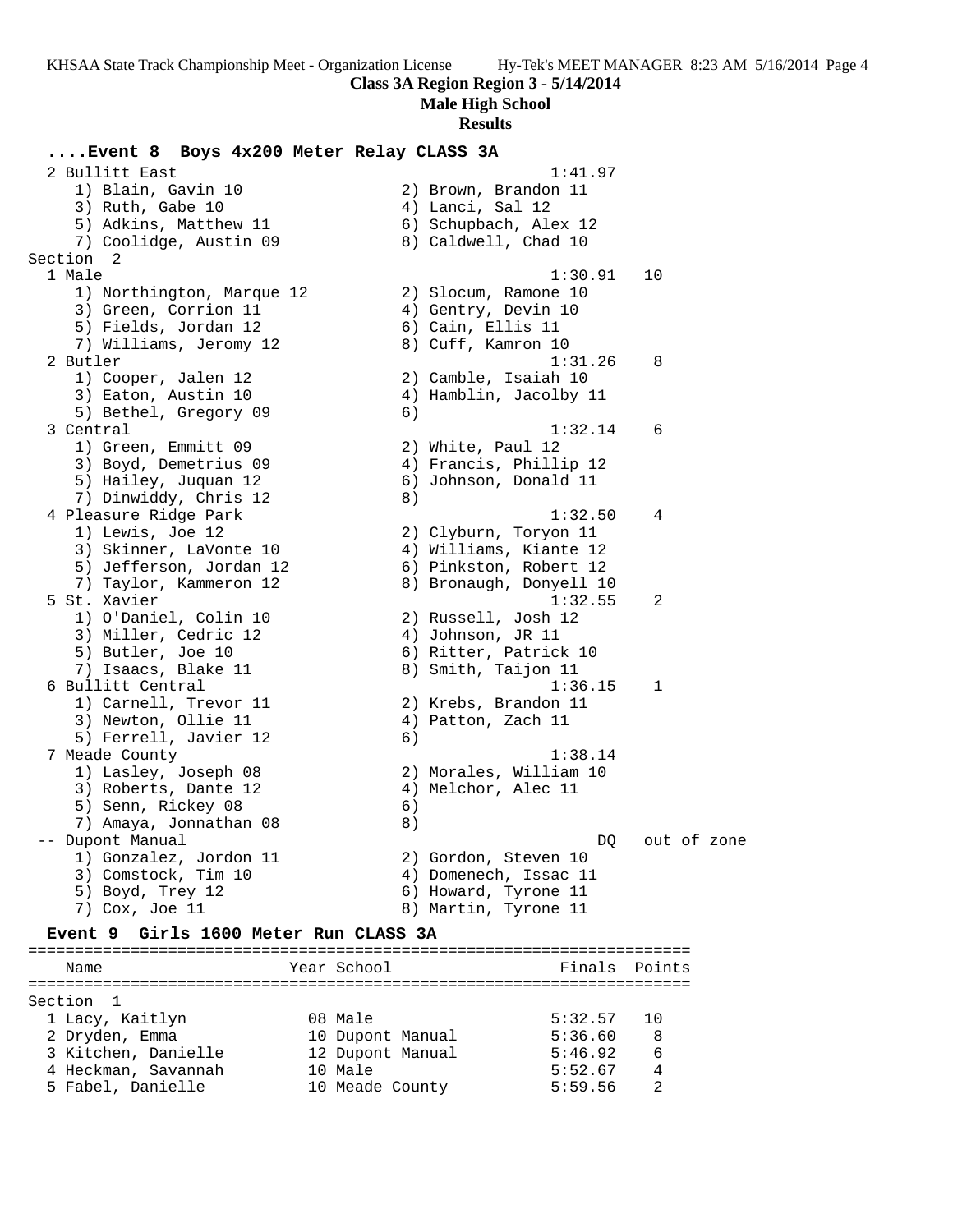**Class 3A Region Region 3 - 5/14/2014**

**Male High School**

#### **Results**

|                                       | Event 9 Girls 1600 Meter Run CLASS 3A |               |  |  |  |  |
|---------------------------------------|---------------------------------------|---------------|--|--|--|--|
| 6 Neal, Kaylea                        | 12 Meade County                       | $6:00.12$ 1   |  |  |  |  |
| 7 Jones, Hayley                       | 11 Pleasure Ridge Park                | 6:22.74       |  |  |  |  |
| 8 Collins, Caroline                   | 09 Bullitt East                       | 6:40.09       |  |  |  |  |
| 9 King, Kevonne                       | 10 Central                            | 6:45.95       |  |  |  |  |
| 10 Bahena, Evelyn                     | 09 Butler                             | 6:48.06       |  |  |  |  |
| 11 Hall, Abby                         | 10 Pleasure Ridge Park                | 7:43.62       |  |  |  |  |
| Event 10 Boys 1600 Meter Run CLASS 3A |                                       |               |  |  |  |  |
| Name                                  | Year School                           | Finals Points |  |  |  |  |

| 1 Mulloy, William    | 11 St. Xavier      | 4:32.49 | 10 |
|----------------------|--------------------|---------|----|
| 2 Mudd, Max          | 12 St. Xavier      | 4:36.26 | 8  |
| 3 McKinley, Reed     | 12 Dupont Manual   | 4:36.70 | 6  |
| 4 Kapalungan, Geo    | 12 Meade County    | 4:39.85 | 4  |
| 5 Morales, Joseph    | 10 Meade County    | 4:50.61 | 2  |
| 6 Ellington, Clayton | 10 Dupont Manual   | 4:53.01 | 1  |
| 7 Klain, Tyler       | 11 Male            | 4:57.76 |    |
| 8 Ott, Kenneth       | 11 Male            | 5:01.18 |    |
| 9 Woods, Sean        | 08 Bullitt East    | 5:06.54 |    |
| 10 Cooper, Daniel    | 10 Butler          | 5:10.84 |    |
| 11 Davis, Terrell    | 10 Central         | 5:11.67 |    |
| 12 Mahaffey, Bradley | 11 Bullitt Central | 5:17.41 |    |
| 13 Schank, Daniel    | 12 Butler          | 5:43.97 |    |

#### **Event 11 Girls 4x100 Meter Relay CLASS 3A**

======================================================================= School **Finals** Points **Points** ======================================================================= 1 Male 49.32 10 1) Vaughn, Chimond 08 2) Kraft, Taylor 10 3) Collins, Mariah 12 4) Waller, Shaelyn 11 5) Rowan, Jazlyn 10 6) Townsend, Taliyah 10 7) Bethel, Tashyonna 09 8) Owens, Jada 09 2 Central 49.77 8 1) Woods, Aaziyah 09 2) Carney, Cheyney 12 3) Burton, Ciara 09 4) Johnson, Jaylyn 11 5) Boyd, Alexis 11 6) Bush, Rhyann 09 7) Lee, Makhijah 10 8) 3 Dupont Manual 55.70 6 1) LaRue, Alari 09 2) Steen, Bria 10 3) King, Mary 12 (4) Gardner, Tiye 12 5) Gant, Aliyah 12 6) McCune, Krystalline 10 4 Pleasure Ridge Park 58.04 4 1) Brown, Kierra 09 2) Pugh, Jayla 10 3) Mitchell, Perri 09  $\hskip1cm$  4) Clark, Kelaiah 11 5) Booth, Lindsey 09 6) Lockhart, Bay-Leigh 12 7) Trabue, Tyler 09 8) 5 Meade County 58.59 2 1) Wayne, Jordyn 12 2) Pattison, Desiree 11 3) Knott, Taryne 11 4) Serrano, Jaycee 11 5) Millay, Maggie 09 6) 6 Butler 59.11 1 1) Curry, Ahiyia 09 2) Lewis, Janna 09 3) Taylor, Sheridan 10  $\hskip1cm$  4) Yelder, Mariah 10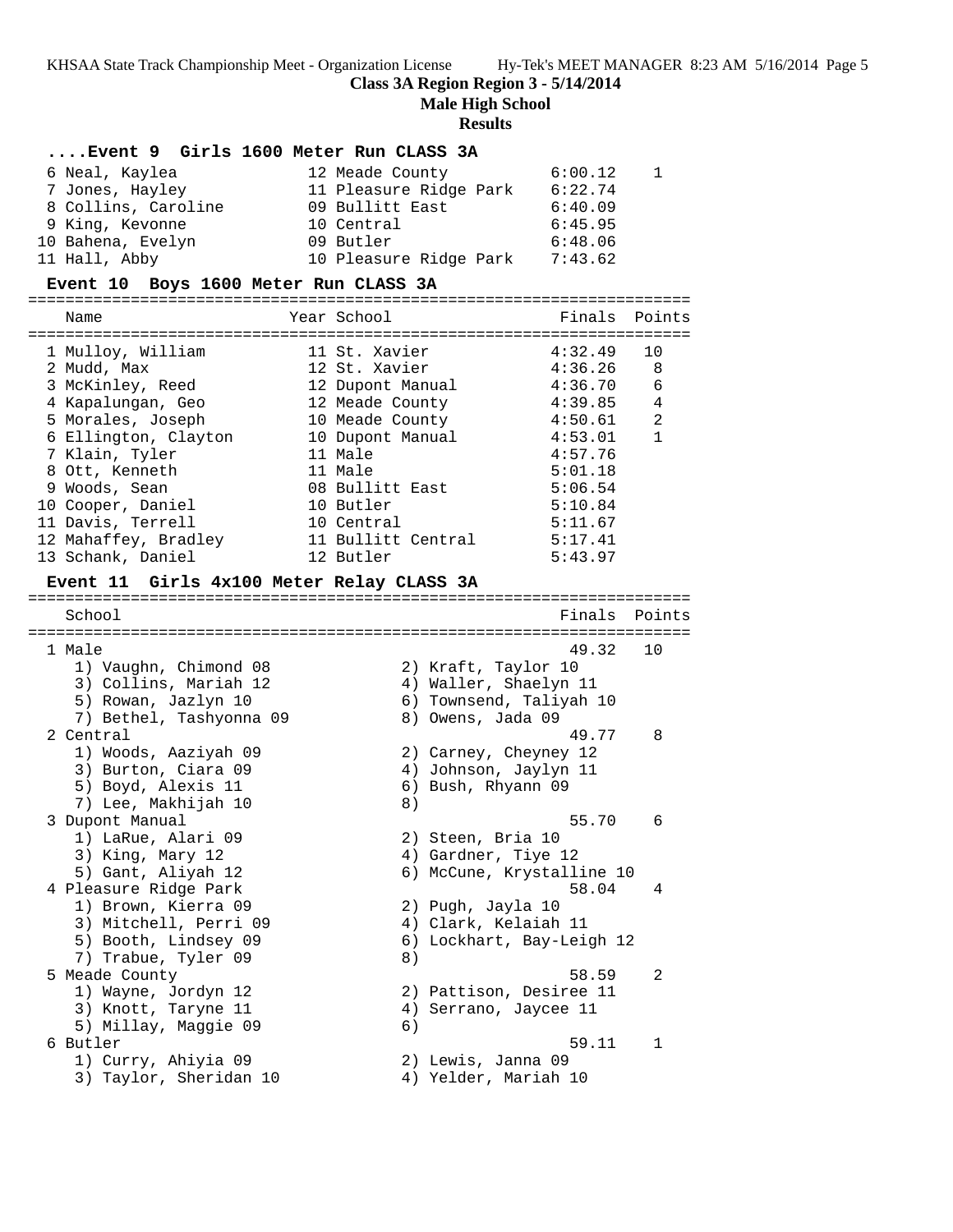**Class 3A Region Region 3 - 5/14/2014**

**Male High School**

#### **Results**

**....Event 11 Girls 4x100 Meter Relay CLASS 3A** 5) Richie, Desiree 10 (6) Weaver, Myia 09 **Event 12 Boys 4x100 Meter Relay CLASS 3A** ======================================================================= School **Finals** Points ======================================================================= 1 Butler 44.16 10 1) Walls, Deion 11 2) Camble, Isaiah 10 3) Cooper, Jalen 12 4) Hamblin, Jacolby 11 2 Dupont Manual 44.71 8 1) Gordon, Steven 10 2) Comstock, Tim 10 3) Boyd, Trey 12 12 12 12 12 12 4 Howard, Tyrone 11 5) Martin, Tyrone 11 (6) Cox, Joe 11 7) Hurst, Geron 10 8) Drake, Giraud 10 3 Central 44.81 6 1) White, Paul 12 2) Hailey, Juquan 12 3) Francis, Phillip 12 4) Boyd, Demetrius 09 5) Dinwiddy, Chris 12 (6) Green, Emmitt 09 7) Johnson, Donald 11 8) 4 Pleasure Ridge Park 14.92 4 1) Skinner, LaVonte 10 2) Pinkston, Robert 12 3) Taylor, Kammeron 12 4) Clyburn, Toryon 11 5) Moss, Torrey 11 6) Bronaugh, Donyell 10 7) Jefferson, Jordan 12 (8) 5 St. Xavier 45.55 2 1) Russell, Josh 12 2) Johnson, JR 11 3) Ritter, Michael 12 (4) Smith, Taijon 11 5) Isaacs, Blake 11 6) Miller, Cedric 12 7) Ritter, Patrick 10 (8) Percell, Tre 12 6 Meade County 46.99 1 1) Morales, William 10 2) Roberts, Dante 12 3) Melchor, Alec 11 4) Lasley, Joseph 08 5) Senn, Rickey 08 6) Amaya, Jonnathan 08 7 Bullitt Central 49.11 1) Newton, Ollie 11 2) Ferrell, Javier 12 3) Shifflett, Adrian 11  $\qquad \qquad$  4) Mann, Nolan 11 5) Parks, Alex 10 (6) -- Male DNF 1) Northington, Marque 12 2) Wakefield, Keion 10 3) Green, Corrion 11 (4) Gentry, Devin 10 5) Slocum, Ramone 10 6) Fields, Jordan 12 7) Williams, Jeromy 12 and 8) Cain, Ellis 11

## **Event 13 Girls 400 Meter Dash CLASS 3A**

======================================================================= Name The Year School The Finals Points ======================================================================= Section 2 1 Newman, Ashley 11 Pleasure Ridge Park 1:10.93 2 Jantzen, Abigail 10 Meade County 1:13.21 Section 3 1 Caballero, Gretel 10 Central 57.32 10 2 Townsend, Taliyah 10 Male 58.79 8 3 Hall, Labreea 10 Dupont Manual 59.29 6 4 Rowan, Jazlyn 10 Male 1:01.12 4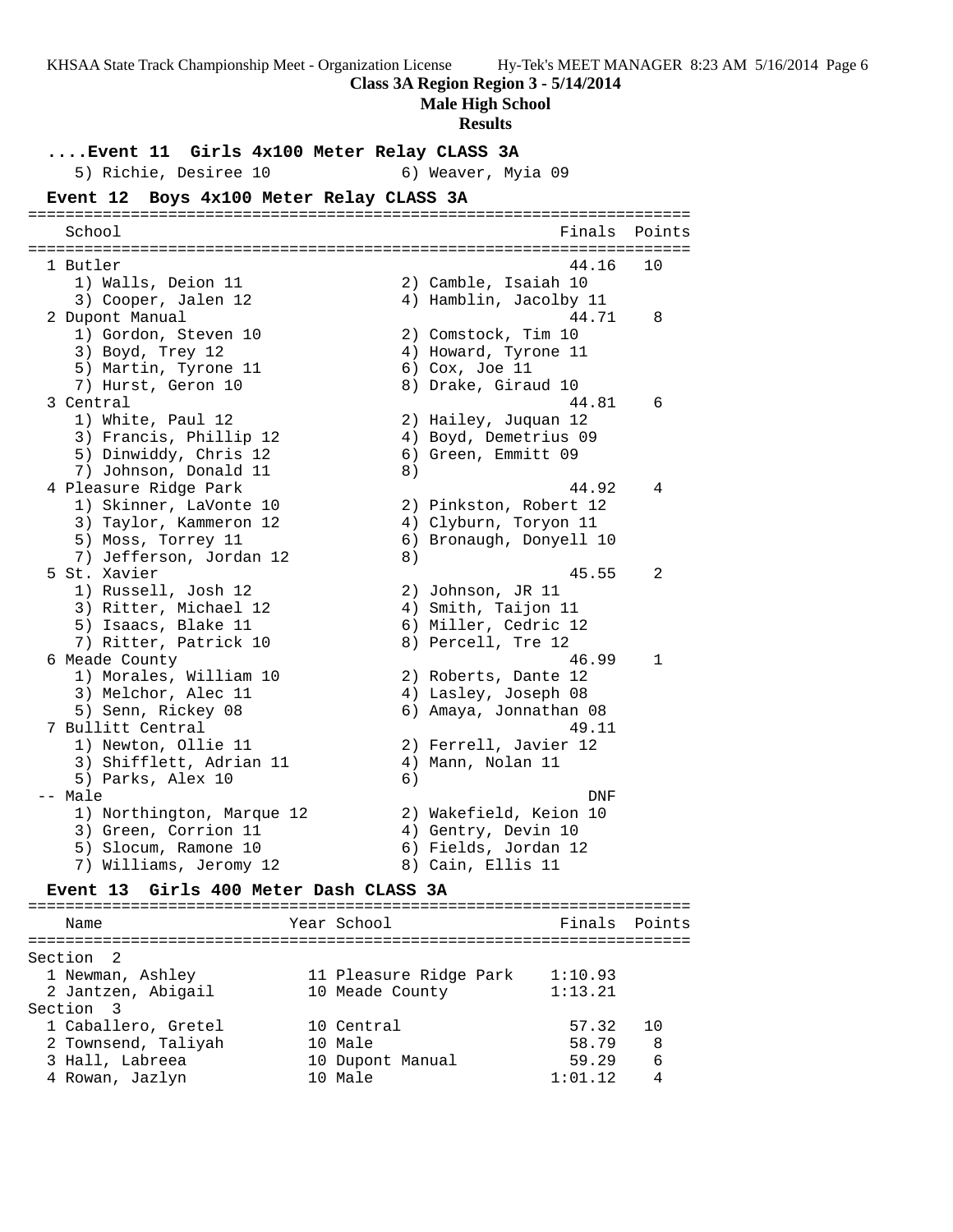**Class 3A Region Region 3 - 5/14/2014**

**Male High School**

## **Results**

|                                           | Event 13 Girls 400 Meter Dash CLASS 3A |                |                          |
|-------------------------------------------|----------------------------------------|----------------|--------------------------|
| 5 Andrews, Mykelle                        | 12 Iroquois                            | 1:03.19        | 2                        |
| 6 Lee, Makhijah                           | 10 Central                             | 1:04.42        | $\mathbf{1}$             |
| 7 Reynolds, Daria                         | 11 Bullitt East                        | 1:06.39        |                          |
| 8 Trabue, Tyler                           | 09 Pleasure Ridge Park 1:10.77         |                |                          |
| Event 14 Boys 400 Meter Dash CLASS 3A     |                                        |                |                          |
|                                           |                                        |                |                          |
| Name                                      | Year School                            | Finals Points  |                          |
| Section 1                                 |                                        |                |                          |
| 1 Butler, Levi                            | 08 Meade County                        | 56.77          |                          |
| 2 Cannon, Darrius                         | 10 North Bullitt                       | 57.62          |                          |
| Section 2                                 |                                        |                |                          |
| 1 Patton, Zach                            | 11 Bullitt Central                     | 53.67          |                          |
| 2 Melchor, Alec                           | 11 Meade County                        | 55.31          |                          |
| 3 Newton, Ollie                           | 11 Bullitt Central                     | 56.15          |                          |
| 4 Adkins, Matthew                         | 11 Bullitt East                        | 56.27          |                          |
| 5 Lanci, Sal                              | 12 Bullitt East                        | 56.75          |                          |
| 6 Moss, Torrey                            | 11 Pleasure Ridge Park                 | 57.69          |                          |
| Section 3                                 |                                        |                |                          |
| 1 Eaton, Austin                           | 10 Butler                              | 50.01          | 10                       |
| 2 Gonzalez, Jordon                        | 11 Dupont Manual                       | 50.13          | -8                       |
| 3 Lewis, Joe                              | 12 Pleasure Ridge Park                 | 51.61          | 6                        |
| 4 O'Daniel, Colin                         | 10 St. Xavier                          | 51.79          | 4                        |
| 5 Domenech, Issac                         | 11 Dupont Manual                       | 52.41          | 2                        |
| 6 Butler, Joe                             | 10 St. Xavier<br>10 Male               | 53.18          | $\mathbf 1$              |
| 7 Wakefield, Keion<br>8 Johnson, Donald   | 11 Central                             | 53.29<br>54.61 |                          |
|                                           |                                        |                |                          |
| Event 15 Girls 300 Meter Hurdles CLASS 3A |                                        |                |                          |
| Name                                      | Year School                            |                | Finals Points            |
| Section 1                                 |                                        |                |                          |
| 1 Stam, Cassie                            | 10 Pleasure Ridge Park 1:03.30         |                |                          |
| Section 2                                 |                                        |                |                          |
|                                           |                                        |                |                          |
|                                           | 11 Central                             | 46.39          | 10                       |
| 1 Johnson, Jaylyn<br>2 Boyd, Alexis       | 11 Central                             | 49.13 8        |                          |
| 3 Vaughn, Chimond                         | 08 Male                                | 50.02          | 6                        |
| 4 Williams, Hadiya                        | 09 Male                                | 50.33          | 4                        |
| 5 Renfrow, Ally                           | 09 Bullitt Central                     | 51.58          | $\overline{\phantom{a}}$ |
| 6 Utterback, Morgan                       | 11 Bullitt East                        | 51.66          | 1                        |
| 7 Brown, Kierra                           | 09 Pleasure Ridge Park                 | 54.35          |                          |
| 8 Scott, Hayle                            | 09 Meade County                        | 1:00.83        |                          |
| Event 16 Boys 300 Meter Hurdles CLASS 3A  |                                        |                |                          |
|                                           |                                        |                |                          |
| Name                                      | Year School                            |                | Finals Points            |
| Section 1                                 |                                        |                |                          |
| 1 Mann, Nolan                             | 11 Bullitt Central                     | 49.96          |                          |
| Section <sub>2</sub>                      |                                        |                |                          |
| 1 Green, Emmitt                           | 09 Central                             | 40.12          | 10                       |
| 2 Ritter, Michael<br>3 Fields, Jordan     | 12 St. Xavier<br>12 Male               | 41.32<br>41.49 | 8<br>6                   |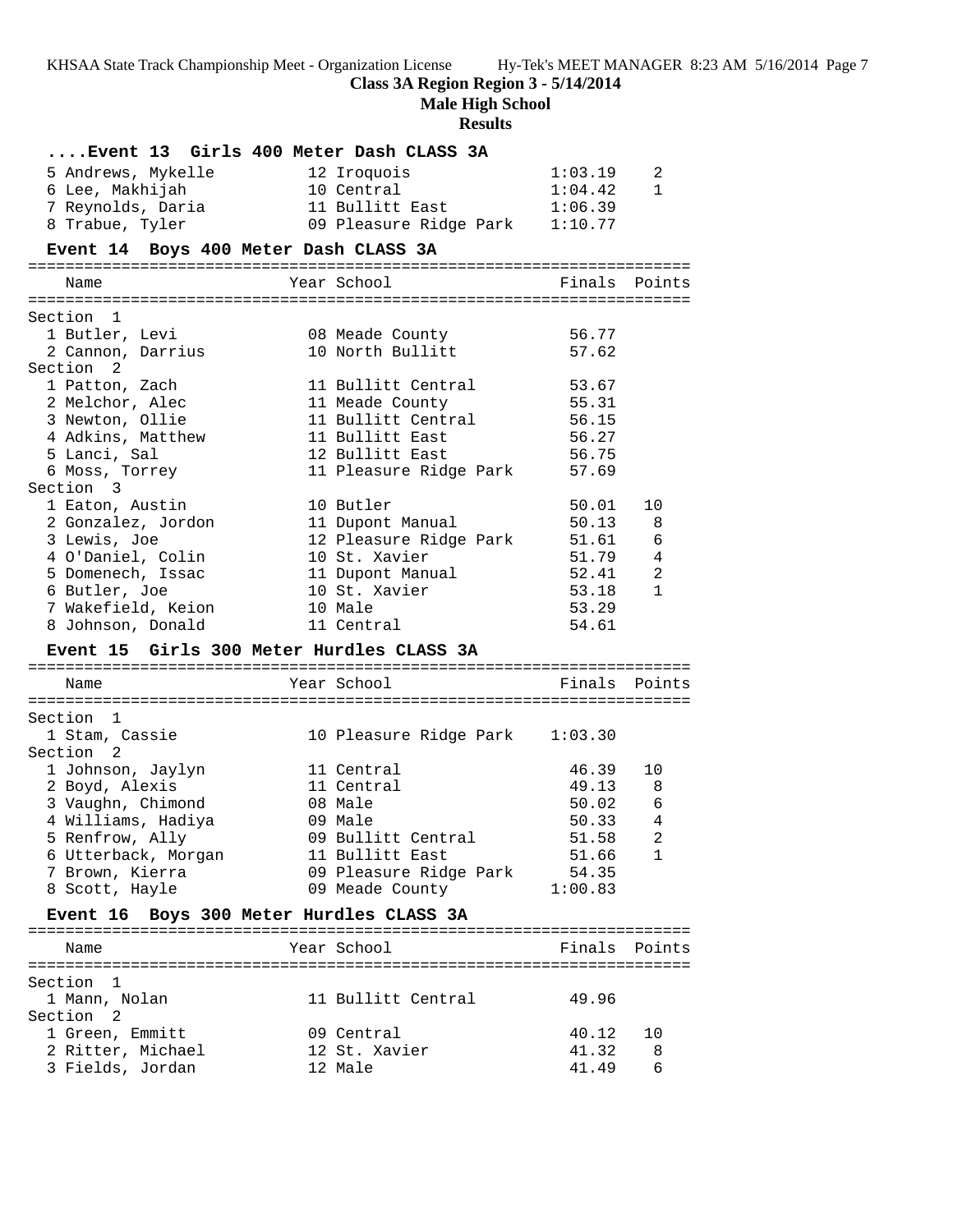## **Class 3A Region Region 3 - 5/14/2014**

=======================================================================

**Male High School**

#### **Results**

## **....Event 16 Boys 300 Meter Hurdles CLASS 3A**

| 4 Williams, Kiante | 12 Pleasure Ridge Park | 41.70 | 4   |
|--------------------|------------------------|-------|-----|
| 5 Hibbs, Jaylon    | 11 St. Xavier          | 43.31 | -2. |
| 6 Butler, Lucas    | 12 Meade County        | 43.87 | 1   |
| 7 Proffitt, Seth   | 11 Dupont Manual       | 44.61 |     |
| 8 Blain, Gavin     | 10 Bullitt East        | 50.61 |     |

## **Event 17 Girls 800 Meter Run CLASS 3A**

| Name                | Year School        | Finals Points |                |
|---------------------|--------------------|---------------|----------------|
| Section 1           |                    |               |                |
| 1 Kuntz, Emma       | 09 Dupont Manual   | 2:22.53       | 10             |
| 2 Gottbrath, Mattie | 12 Dupont Manual   | 2:25.55       | 8              |
| 3 Lacy, Kaitlyn     | 08 Male            | 2:26.80       | 6              |
| 4 Poole, Brianna    | 09 Bullitt East    | 2:31.90       | 4              |
| 5 Madison, Sidney   | 09 Male            | 2:33.97       | $\mathfrak{D}$ |
| 6 Holt, Shelby      | 11 Bullitt East    | 2:35.41       | 1              |
| 7 Powers, Mary Kate | 11 Meade County    | 2:45.33       |                |
| 8 McKnight, Emily   | 11 Bullitt Central | 2:47.67       |                |
| 9 Ray, Micaela      | 12 Meade County    | 2:47.91       |                |
| 10 Highley, Hannah  | 10 Butler          | 3:07.75       |                |
|                     |                    |               |                |

### **Event 18 Boys 800 Meter Run CLASS 3A**

| Name                                   | Year School      | Finals Points |                |
|----------------------------------------|------------------|---------------|----------------|
| 1 Mulloy, William                      | 11 St. Xavier    | 1:55.38       | 10             |
| 2 Payne, Darius                        | 11 Dupont Manual | 1:58.35       | 8              |
| 3 Snider, Austin                       | 12 Dupont Manual | 2:01.49       | 6              |
| 4 Montgomery, Michael 11 Bullitt East  |                  | 2:02.11       | $\overline{4}$ |
| 5 George, Eli                          | 11 St. Xavier    | 2:04.65       | 2              |
| 6 Shelton, Hayden                      | 10 Male          | 2:05.91       | $\mathbf{1}$   |
| 7 Schrecker, Michael 11 Butler         |                  | 2:06.84       |                |
| 8 Kapalungan, Nicholas 11 Meade County |                  | 2:07.17       |                |
| 9 Mitchell, Dylan                      | 10 Butler        | 2:14.04       |                |
| 10 Knott, Stephen                      | 09 Meade County  | 2:14.87       |                |
| 11 Woods, Sean                         | 08 Bullitt East  | 2:15.88       |                |
| 12 Barrios, Spencer                    | 12 Male          | 2:19.16       |                |
| 13 James, Jarred                       | 09 North Bullitt | 2:24.81       |                |
| 14 Miller, Tristan                     | 12 North Bullitt | 2:25.31       |                |
| 15 Whiting, Jaden                      | 09 Central       | 2:39.21       |                |

## **Event 19 Girls 200 Meter Dash CLASS 3A**

======================================================================= Name The Year School Team Points Points ======================================================================= Section 2 1 Cutler, Layne 10 Bullitt East 28.80 2 Steen, Bria 10 Dupont Manual 28.99 3 Sohl, Kaitlyn 09 North Bullitt 29.11 4 Knott, Taryne 11 Meade County 30.22 5 Walden, Amber 09 Bullitt Central 30.34 6 Pattison, Desiree 11 Meade County 31.24 7 Yelder, Mariah 10 Butler 31.58 Section 3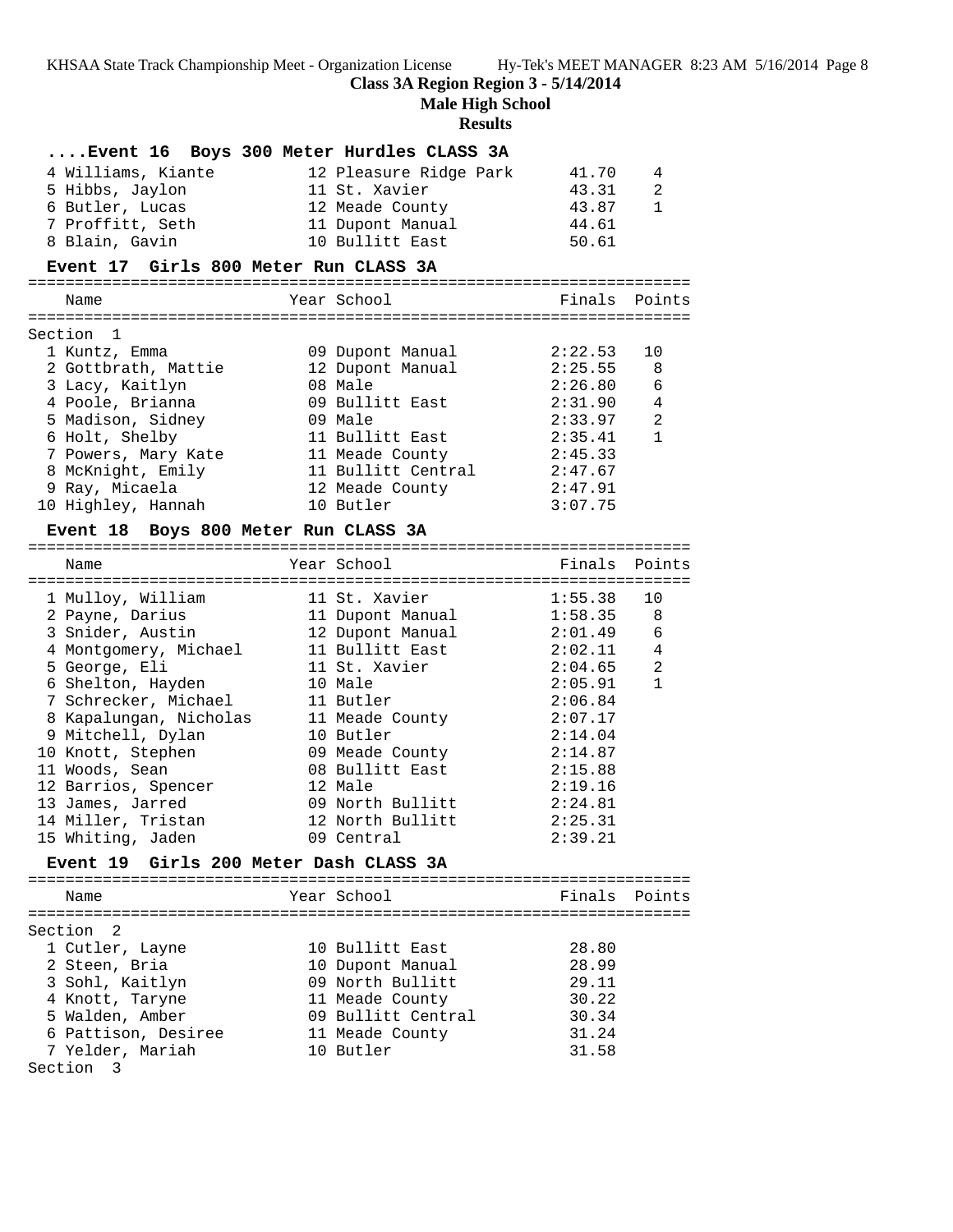**Class 3A Region Region 3 - 5/14/2014**

**Male High School**

## **Results**

|                                        | Event 19 Girls 200 Meter Dash CLASS 3A |               |              |
|----------------------------------------|----------------------------------------|---------------|--------------|
| 1 Caballero, Gretel                    | 10 Central                             | 25.16         | 10           |
| 2 Roby, Meghan                         | 12 Bullitt East                        | 25.37         | 8            |
| 3 Townsend, Taliyah                    | 10 Male                                | 25.79         | 6            |
| 4 Johnson, Jaylyn                      | 11 Central                             | 26.38         | 4            |
| 5 Collins, Mariah                      | 12 Male                                | 27.05         | 2            |
| 6 Cannon, Shawnneia                    | 09 North Bullitt                       | 27.25         | $\mathbf{1}$ |
| 7 Andrews, Mykelle                     | 12 Iroquois                            | 27.29         |              |
| 8 King, Mary                           | 12 Dupont Manual                       | 27.42         |              |
| Event 20 Boys 200 Meter Dash CLASS 3A  |                                        |               |              |
| Name                                   | Year School                            | Finals Points |              |
|                                        |                                        |               |              |
| Section 2                              |                                        |               |              |
| 1 Camble, Isaiah                       | 10 Butler                              | 23.64         | 6            |
| 2 Comstock, Tim                        | 10 Dupont Manual                       | 23.81         | $\mathbf{1}$ |
| 3 Slocum, Ramone                       | 10 Male                                | 24.04         |              |
| 4 Taylor, Kammeron                     | 12 Pleasure Ridge Park                 | 24.27         |              |
| 5 Adkins, Matthew                      | 11 Bullitt East                        | 25.26         |              |
| 6 Brown, Brandon                       | 11 Bullitt East                        | 25.48         |              |
| 7 Mills, Travis                        | 09 North Bullitt                       | 30.43         |              |
| Section 3                              |                                        |               |              |
| 1 Gonzalez, Jordon                     | 11 Dupont Manual                       | 22.59         | 10           |
| 2 Green, Corrion                       | 11 Male                                | 23.00         | 8            |
| 3 Hamblin, Jacolby                     | 11 Butler                              | 23.80         | 4            |
| 4 Carnell, Trevor                      | 11 Bullitt Central                     | 23.81         | 2            |
| 5 Bowling, Mike                        | 12 Iroquois                            | 24.23         |              |
| 6 Francis, Phillip                     | 12 Central                             | 24.27         |              |
| 7 Skinner, LaVonte                     | 10 Pleasure Ridge Park                 | 24.32         |              |
| 8 Lasley, Joseph                       | 08 Meade County                        | 24.35         |              |
|                                        |                                        |               |              |
| Event 21 Girls 3200 Meter Run CLASS 3A |                                        |               |              |
| Name                                   | Year School                            | Finals        | Points       |
|                                        |                                        |               |              |
| Section 1                              |                                        |               |              |
| 1 Rucinski, Christina                  | 12 Dupont Manual                       | 11:42.70      | 10           |
| 2 Vincent, Allie                       | 12 Butler                              | 11:46.35      | -8           |
| 3 Poppell, Sierra                      | 10 Bullitt East                        | 12:03.03      | 6            |
| 4 King, Hannah                         | 11 Meade County                        | 12:03.45      | 4            |
| 5 Poole, Julia                         | 08 Bullitt East                        | 12:15.61      | 2            |
| 6 Brenzel, Samantha                    | 11 Dupont Manual                       | 12:16.90      | 1            |
| 7 Mullenix, Halle                      | 08 Meade County                        | 12:19.21      |              |
| 8 Conway, Breana                       | 12 Male                                | 13:02.65      |              |
| 9 Kiper, Maggie                        | 10 Male                                | 13:04.25      |              |
| <b>Event 22</b>                        | Boys 3200 Meter Run CLASS 3A           |               |              |
| Name                                   | Year School                            | Finals        | Points       |
|                                        |                                        |               |              |
| 1 Striegel, Chris                      | 12 St. Xavier                          | 9:40.48       | 10           |
| 2 Hayden, Spencer                      | 10 St. Xavier                          | 9:48.15       | 8            |
| 3 Nuguse, Yared                        | 09 Dupont Manual                       | 9:48.76       | 6            |
| 4 Shelton, Isaac                       | 10 Bullitt East                        | 10:01.20      | 4            |
| 5 Adams, Chris                         | 10 Dupont Manual                       | 10:25.32      | 2            |
|                                        |                                        |               |              |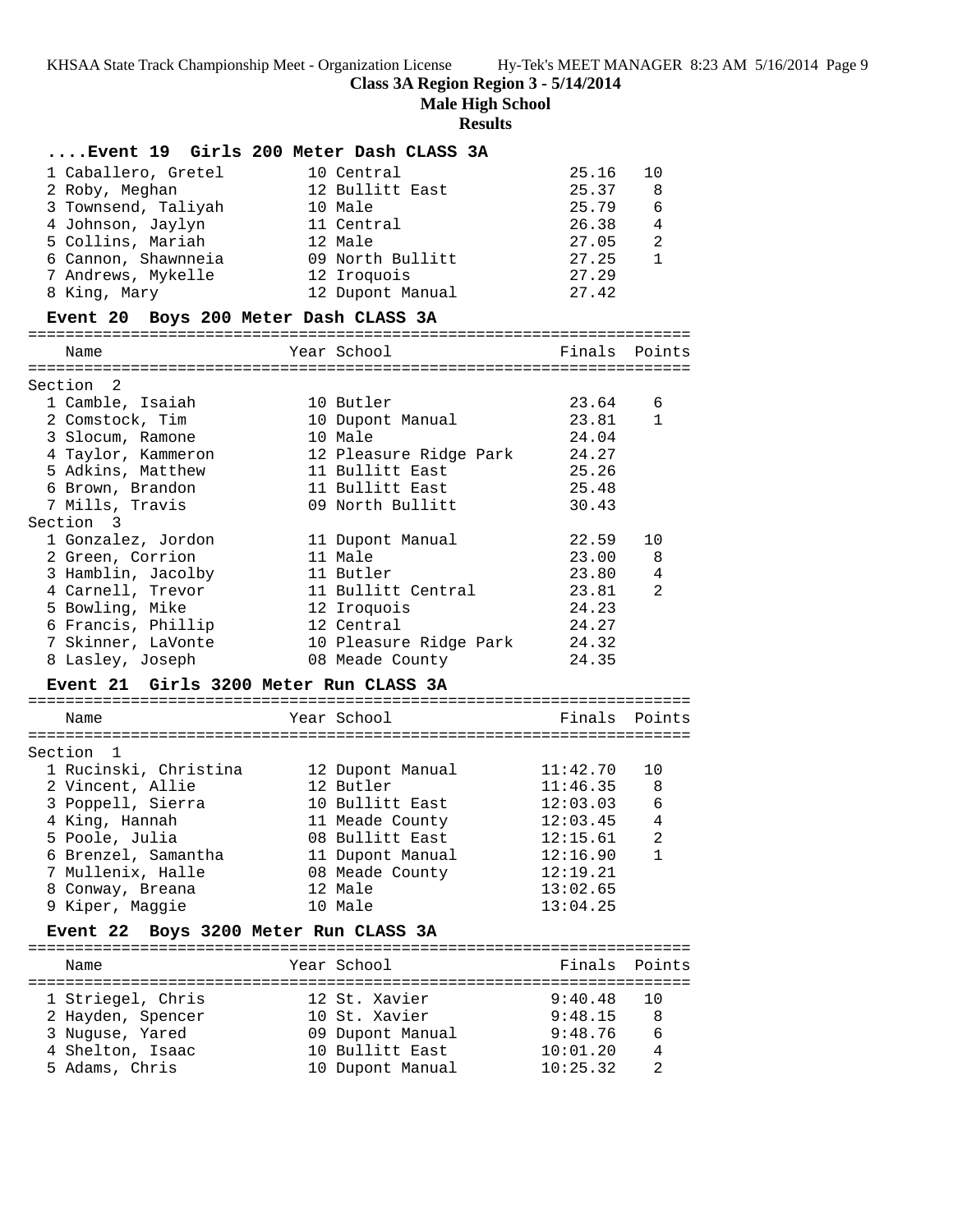**Class 3A Region Region 3 - 5/14/2014**

**Male High School**

**Results**

| Event 22 Boys 3200 Meter Run CLASS 3A                              |                           |
|--------------------------------------------------------------------|---------------------------|
| 6 Howard, Jonathan<br>11 Meade County<br>7 Ott, Kenneth<br>11 Male | 10:28.13<br>1<br>10:47.09 |
| 8 West, Dylan<br>11 Male                                           | 10:54.06                  |
| 9 Ray, Joseph<br>11 Butler                                         | 11:00.49                  |
| 10 Davis, Terrell<br>10 Central                                    | 11:29.03                  |
| 11 Ellis, Tristan<br>10 Central                                    | 12:55.57                  |
| Event 23 Girls 4x400 Meter Relay CLASS 3A                          |                           |
| School                                                             | Finals<br>Points          |
|                                                                    |                           |
| 1 Male                                                             | 4:06.25<br>10             |
| 1) Rowan, Jazlyn 10                                                | 2) Townsend, Taliyah 10   |
| 3) Collins, Mariah 12                                              | 4) Smith, Kristen 12      |
| 5) Lacy, Kaitlyn 08                                                | 6) Madison, Sidney 09     |
| 7) Fleming, Rhea 11                                                | 8) Vaughn, Chimond 08     |
| 2 Central                                                          | 4:06.77<br>8              |
| 1) Boyd, Alexis 11                                                 | 2) Burton, Ciara 09       |
| 3) Lee, Makhijah 10                                                | 4) Caballero, Gretel 10   |
| 5) Berry, Dazha 12                                                 | 6) Small, Te'Aire 09      |
| 7) Carney, Cheyney 12                                              | 8) Tyler, Ahman 09        |
| 3 Dupont Manual                                                    | 4:08.52<br>6              |
| 1) Kuntz, Emma 09                                                  | 2) Hall, Labreea 10       |
| 3) King, Mary 12                                                   | 4) Gottbrath, Mattie 12   |
| 5) Kitchen, Danielle 12                                            | 6) Gardner, Tiye 12       |
| 7) Been, Rachel 10                                                 | 8) Dryden, Emma 10        |
| 4 Bullitt East                                                     | 4:16.91<br>4              |
| 1) Brown, TeeKay 11                                                | 2) Holt, Shelby 11        |
| 3) Poole, Brianna 09                                               | 4) Reynolds, Daria 11     |
| 5) Roby, Meghan 12                                                 | 6) Utterback, Morgan 11   |
| 7) Poole, Julia 08                                                 | 8) Collins, Caroline 09   |
| 5 North Bullitt                                                    | 4:16.94<br>2              |
| 1) Cannon, Shawnneia 09                                            | 2) Grau, Elizabeth 12     |
| 3) Miles, Maddie 11                                                | 4) Ward, Sarah 10         |
| 5) Slayton, Chelsey 12                                             | 6) Sohl, Kaitlyn 09       |
| 7) Stewart, Bre 11                                                 | 8) Lush, Erica 11         |
| 6 Meade County                                                     | 4:45.05<br>1              |
| 1) Jantzen, Abigail 10                                             | 2) Neal, Alyssa 08        |
| 3) Millay, Maggie 09                                               | 4) Powers, Mary Kate 11   |
| 5) Wayne, Jordyn 12                                                | 6) Ray, Micaela 12        |
| 7) Snow, Emily 09                                                  | 8)                        |
| Event 24 Boys 4x400 Meter Relay CLASS 3A                           |                           |
| School                                                             | Finals<br>Points          |
|                                                                    |                           |
| 1 Butler                                                           | 3:42.96<br>2              |
| 1) Cooper, Jalen 12                                                | 2) Eaton, Austin 10       |
| 3) Camble, Isaiah 10                                               | 4) Bethel, Gregory 09     |
| 5) Alexander, dejuan 10                                            | 6)                        |
| 2 North Bullitt                                                    | 4:00.84                   |
| 1) Adams, Bradford 12                                              | 2) Cannon, Darrius 10     |
| 3) James, Jarred 09                                                | 4) Miller, Tristan 12     |
| 5) Mills, Travis 09                                                | 6)                        |
| Section<br>$\overline{\phantom{0}}^2$                              |                           |